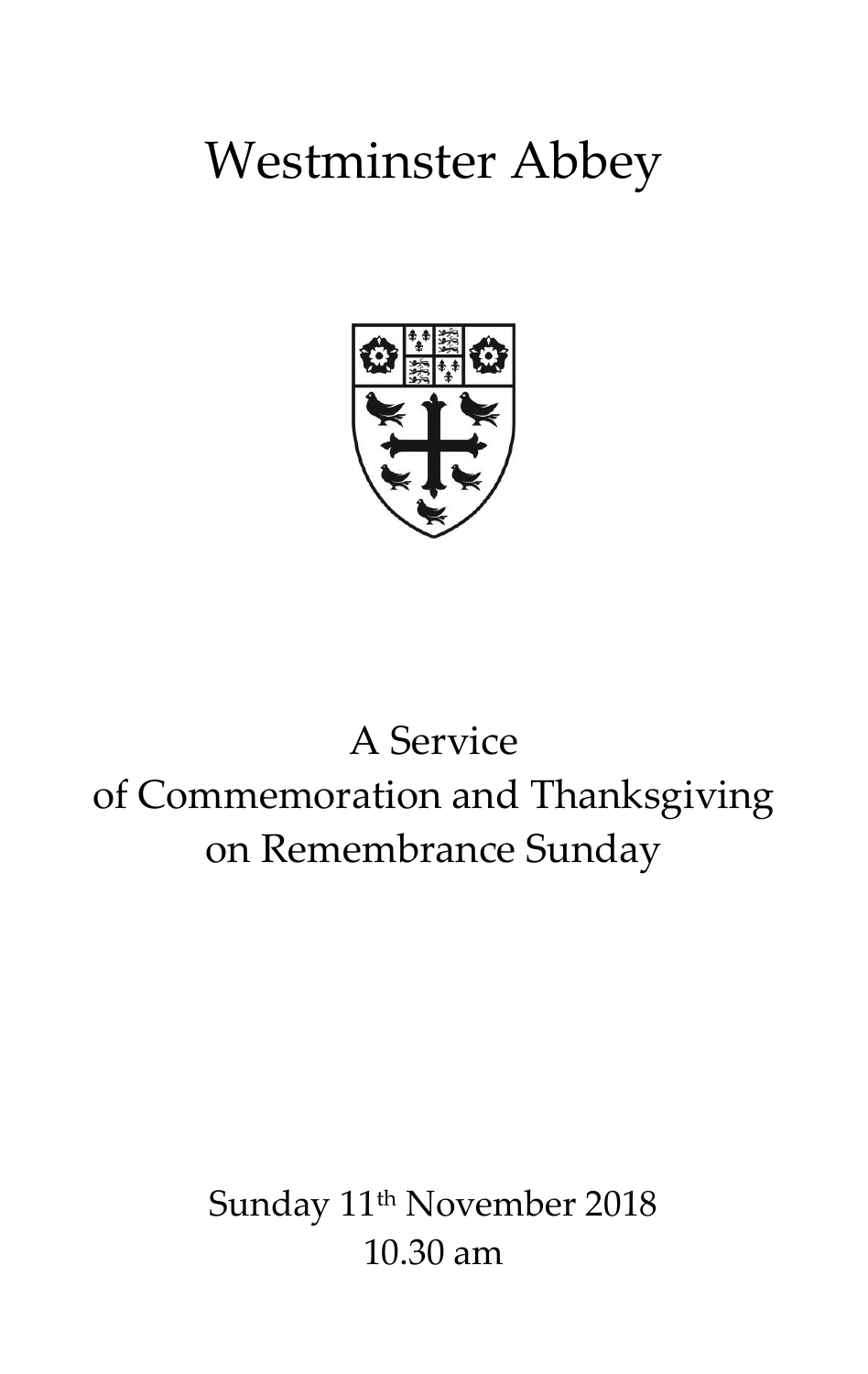*Members of the congregation are kindly requested to refrain from using private cameras, video, or sound recording equipment. Please ensure that mobile phones and other electronic devices are switched off.*

*The whole of the church is served by a hearing loop. Users should turn their hearing aid to the setting marked T.*

*Large-print orders of service are available from the vergers.*

*The service is conducted by The Very Reverend Dr John Hall, Dean of Westminster.*

*The service is sung by the Choir of Westminster Abbey, conducted by James O'Donnell, Organist and Master of the Choristers.* 

*The organ is played by Matthew Jorysz, Assistant Organist, and before the service by Alexander Hamilton, Organ Scholar.*

*The Councillors of the City of Westminster enter the Great West Door in procession and take their places in the Nave.*

*The Right Worshipful the Lord Mayor of Westminster and Deputy High Steward, Councillor Lindsey Hall, who attends the service in civic state, is received at the Great West Door by the Dean and Chapter of Westminster. Presentations are made. All stand as she is conducted to her seat, and then sit.*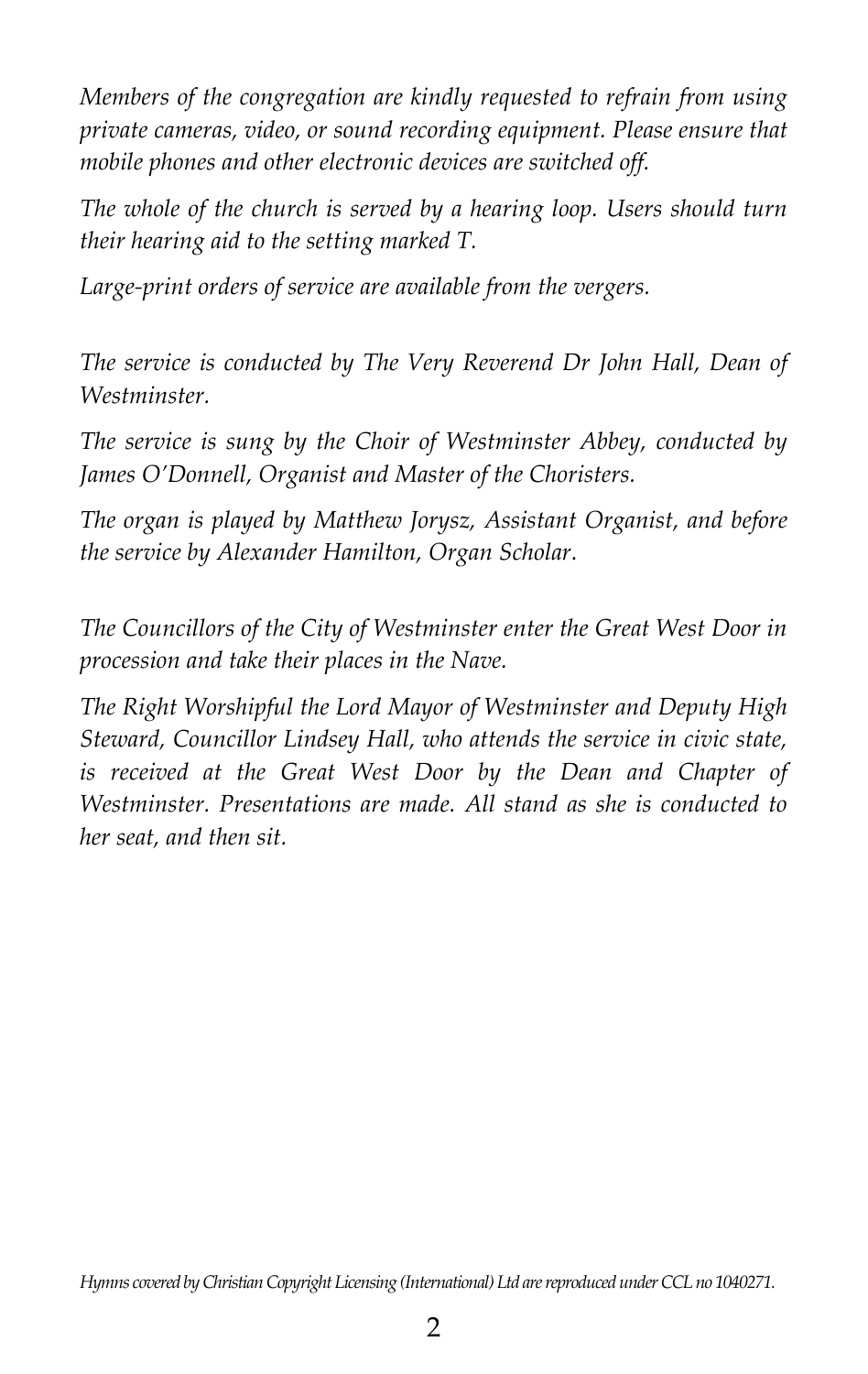# ORDER OF SERVICE

*All stand to sing*

THE HYMN

*during which the procession moves to places in Quire and the Sacrarium*



 $\bigcirc$  GOD, our help in ages past, our shelter from the stormy blast, and our eternal home;

under the shadow of thy throne thy saints have dwelt secure; sufficient is thine arm alone, and our defence is sure.

Before the hills in order stood, or earth received her frame, from everlasting thou art God, to endless years the same.

A thousand ages in thy sight are like an evening gone, short as the watch that ends the night before the rising sun.

Time, like an ever-rolling stream, bears all its sons away; they fly forgotten, as a dream dies at the opening day.

O God, our help in ages past, our hope for years to come, be thou our guard while troubles last, and our eternal home.

*St Anne* 417 NEH **Man frail, and God eternal** *probably by William Croft (1678–1727) Isaac Watts (1674–1748) Organist of Westminster Abbey 1708–27 after Psalm 90: 1–5*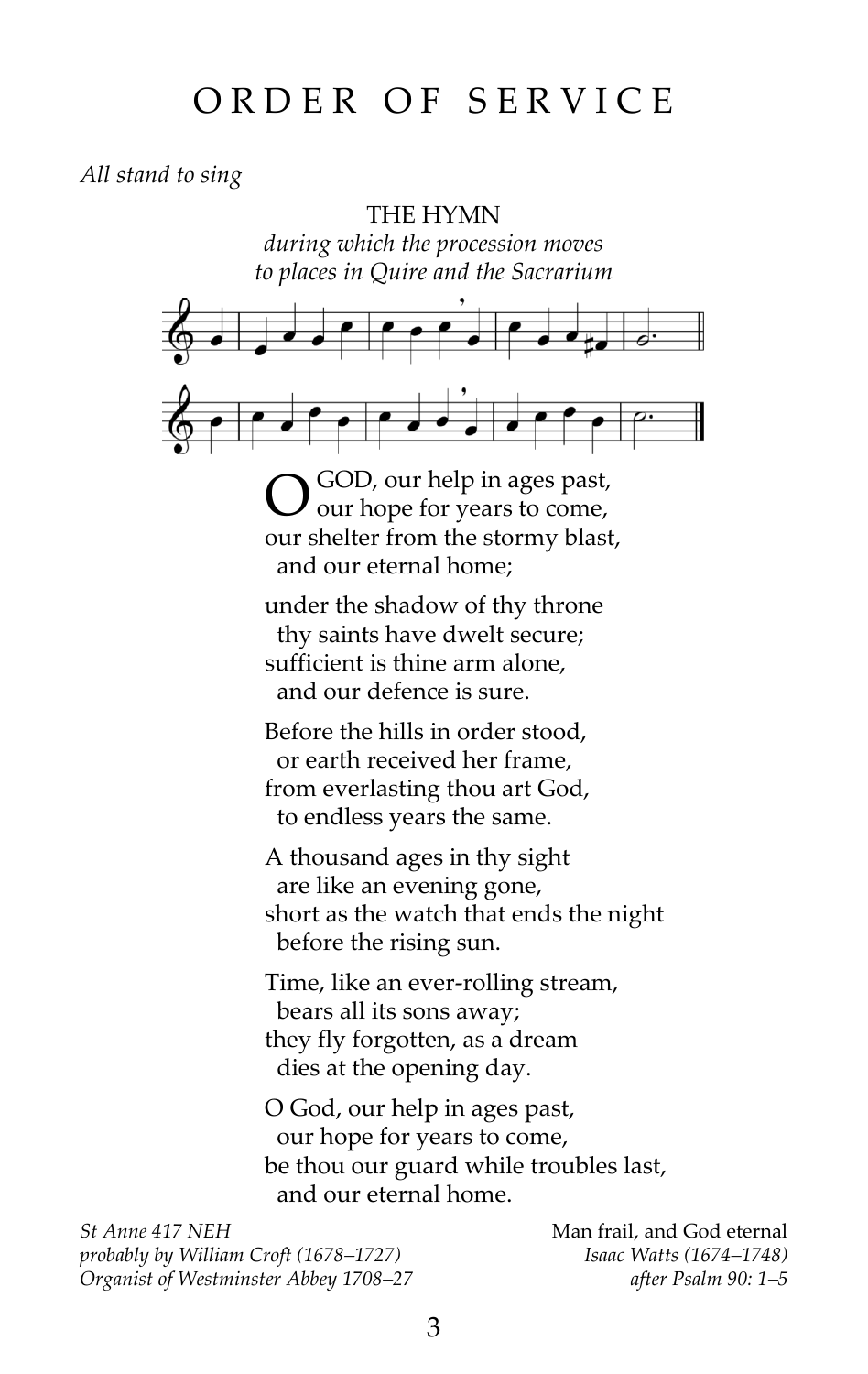*All remain standing. The Dean gives*

#### THE BIDDING

 $\bigodot^N$  this day, when we mark the centenary of the Armistice<br>  $\bigodot^N$  that brought to an end the Great War, we remember before **t** that brought to an end the Great War, we remember before God all who died in that and the Second World War and in the many international conflicts since 1945.

With thanksgiving we recall the service men and women offered and the sacrifices they made. We remember before God all people, in the civilian and armed services and at home, who died, or who today suffer the effects of combat. We recall with penitence the destructive effects of war on individuals, their families and their nations. We pray for a time when such sacrifice may never again be required.

We thank God for the freedoms we enjoy. And we ask that men and women might always be found who serve the great cause of justice and peace. We dedicate ourselves anew this day to building a world in which flourish graciousness and virtue.

*All sit. The choir sings*

#### THE PSALM

OD is our hope and strength :

 $G^{\text{OD}}$  is our hope and strength :<br>a very present help in trouble.

Therefore will we not fear, though the earth be moved :

and though the hills be carried into the midst of the sea.

Though the waters thereof rage and swell :

and though the mountains shake at the tempest of the same.

- The rivers of the flood thereof shall make glad the city of God : the holy place of the tabernacle of the most Highest.
- God is in the midst of her, therefore shall she not be removed : God shall help her, and that right early.
- The heathen make much ado, and the kingdoms are moved :

 but God hath shewed his voice, and the earth shall melt away. The Lord of hosts is with us :

the God of Jacob is our refuge.

O come hither, and behold the works of the Lord :

what destruction he hath brought upon the earth.

He maketh wars to cease in all the world :

 he breaketh the bow, and knappeth the spear in sunder, and burneth the chariots in the fire.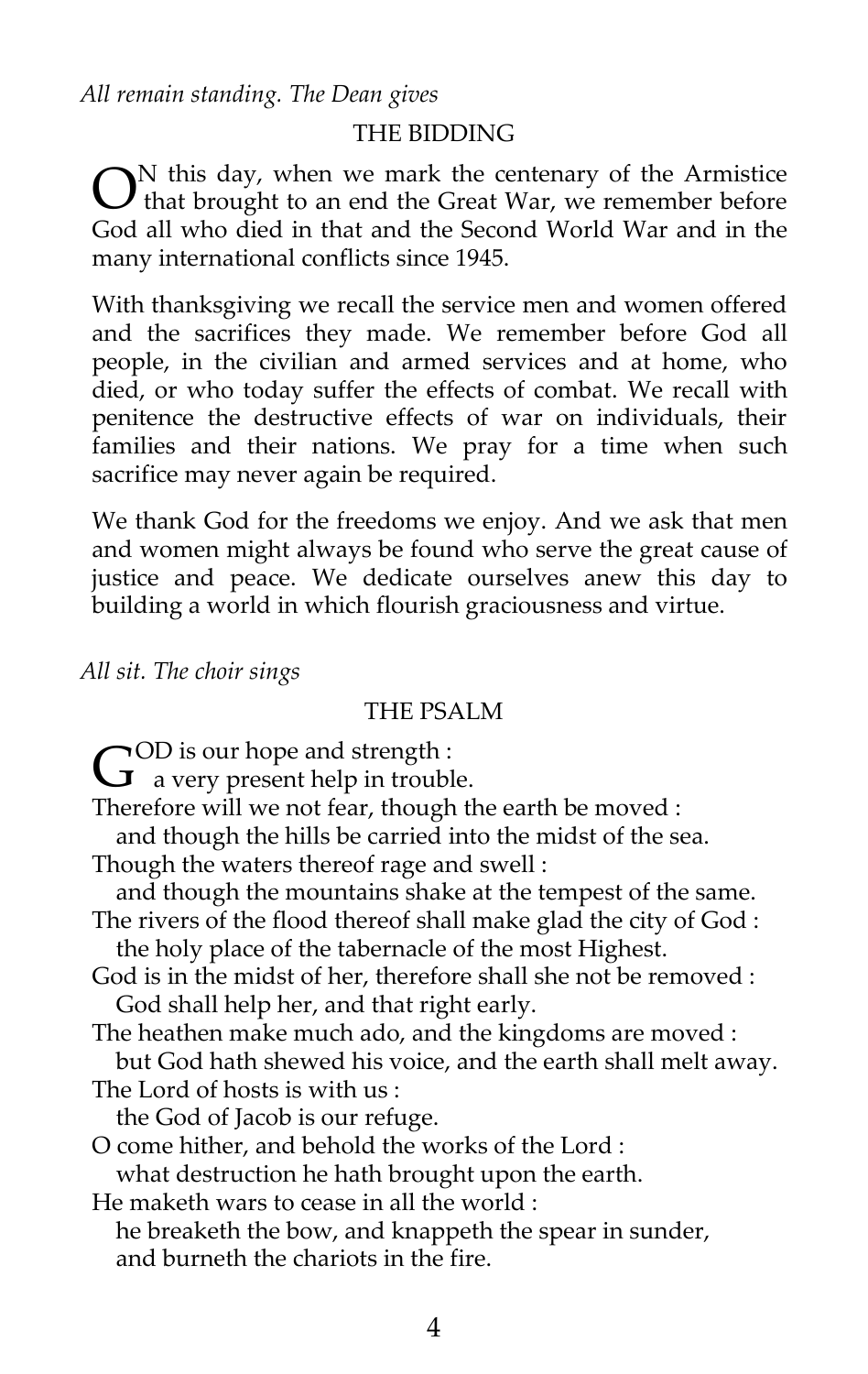Be still then, and know that I am God : I will be exalted among the heathen, and I will be exalted in the earth. The Lord of hosts is with us  $\cdot$  the God of Jacob is our refuge. Glory be to the Father, and to the Son :

 and to the Holy Ghost; as it was in the beginning, is now, and ever shall be : world without end. Amen.

*after Martin Luther (1483–1546) Psalm 46*

*The Right Worshipful the Lord Mayor of Westminster and Deputy High Steward, Councillor Lindsey Hall, reads*

#### THE FIRST LESSON

**THUS** says the Lord: THUS says the Lord:<br>I am about to create new heavens and a new earth; the former things shall not be remembered or come to mind. I will rejoice in Jerusalem, and delight in my people; no more shall the sound of weeping be heard in it, or the cry of distress. No more shall there be in it an infant that lives but a few days, or an old person who does not live out a lifetime; for one who dies at a hundred years will be considered a youth, and one who falls short of a hundred will be considered accursed. They shall build houses and inhabit them; they shall plant vineyards and eat their fruit. They shall not build and another inhabit; they shall not plant and another eat; for like the days of a tree shall the days of my people be, and my chosen shall long enjoy the work of their hands. Before they call I will answer, while they are yet speaking I will hear. The wolf and the lamb shall feed together, the lion shall eat straw like the ox; but the serpent—its food shall be dust! They shall not hurt or destroy on all my holy mountain, says the Lord.

*Isaiah 65: 17, 19–22, 24–end*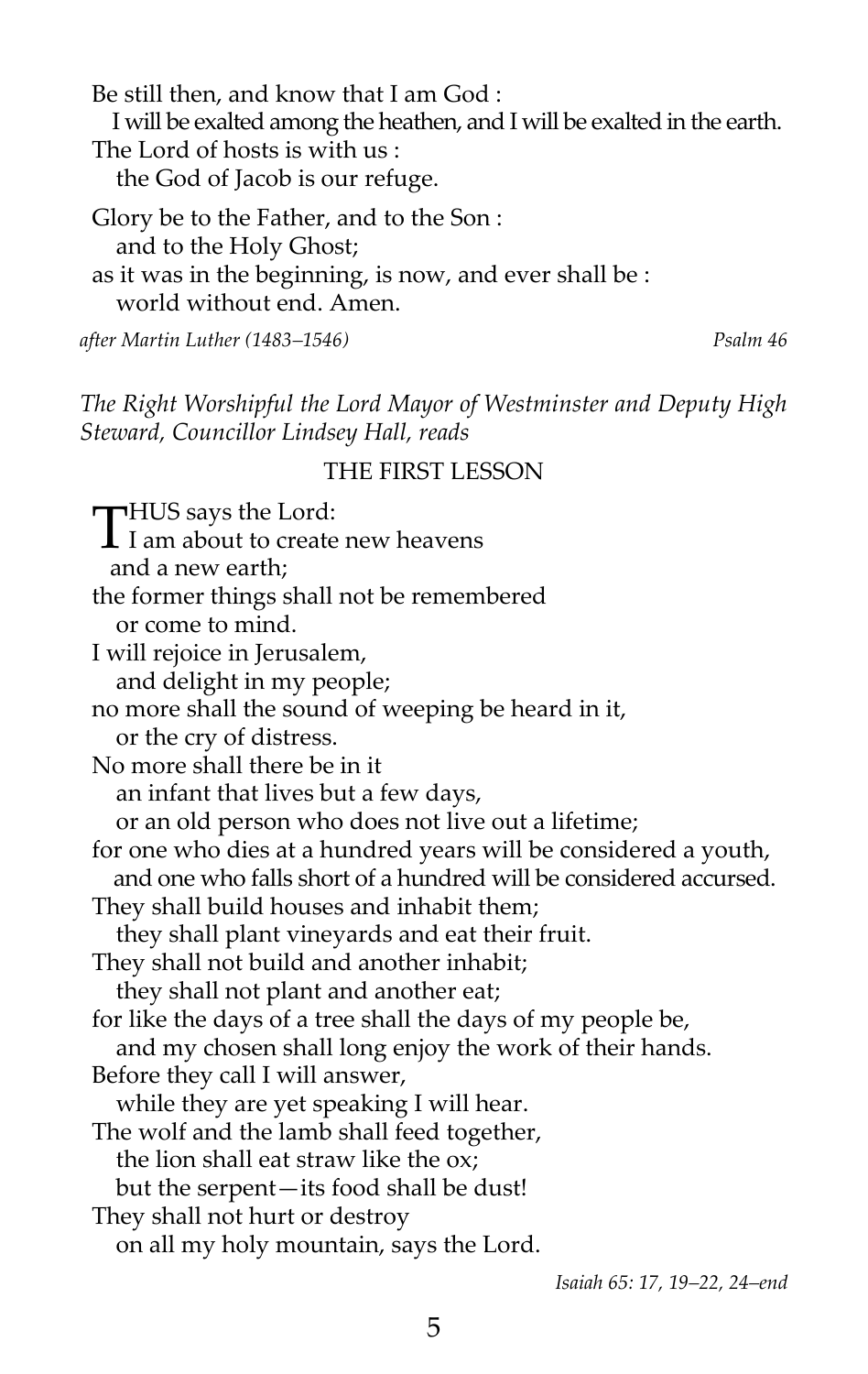

THY kingdom come, O God, THY kingdom come, O Go<br>thy rule, O Christ, begin; break with thine iron rod the tyrannies of sin.

Where is thy reign of peace and purity and love? When shall all hatred cease, as in the realms above?

When comes the promised time that war shall be no more, and lust, oppression, crime, shall flee thy face before?

We pray thee Lord, arise, and come in thy great might; revive our longing eyes, which languish for thy sight.

O'er lands both near and far thick darkness broodeth yet: arise, O Morning Star, arise, and never set.

*Leighton Hayne (1836–83)*

*St Cecilia 499 NEH Lewis Hensley (1824–1905)*

*All sit. The Reverend Anthony Ball, Canon in Residence, reads*

#### THE SECOND LESSON

WHAT are we to say about these things? If God is for us, who is against us? He who did not withhold his own Son, but I is against us? He who did not withhold his own Son, but gave him up for all of us, will he not with him also give us everything else? Who will bring any charge against God's elect? It is God who justifies. Who is to condemn? It is Christ Jesus, who died, yes, who was raised, who is at the right hand of God,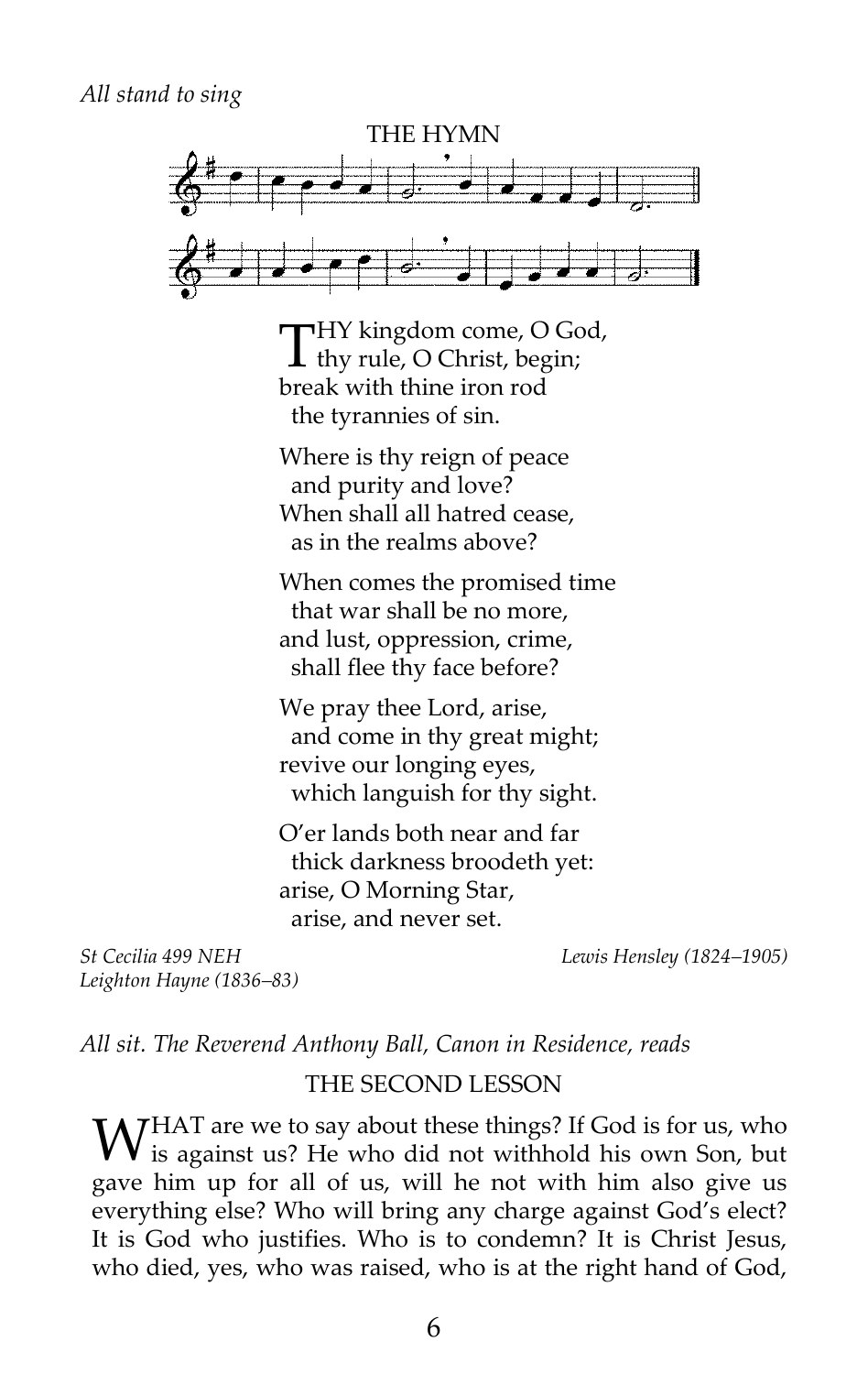who indeed intercedes for us. Who will separate us from the love of Christ? Will hardship, or distress, or persecution, or famine, or nakedness, or peril, or sword? No, in all these things we are more than conquerors through him who loved us. For I am convinced that neither death, nor life, nor angels, nor rulers, nor things present, nor things to come, nor powers, nor height, nor depth, nor anything else in creation, will be able to separate us from the love of God in Christ Jesus our Lord.

*Romans 8: 31–35, 37–end*

*The choir sings*

# THE ANTHEM

**ANY** waters cannot quench love,  $\mathbf{M}^{\text{ANY}}$  waters cannot quench love<br>ther can the floods drown it.

Love is strong as death.

'Greater love hath no man than this: that a man lay down his life for his friends.'

Who his own self bare our sins in his own body on the tree, that we, being dead to sins, should live unto righteousness.

Ye are washed, ye are sanctified, ye are justified in the name of the Lord Jesus.

Ye are a chosen generation, a royal priesthood, a holy nation; that ye should shew forth the praises of him who hath called you out of darkness into his marvellous light.

I beseech you, brethren, by the mercies of God, that ye present your bodies, a living sacrifice, holy, acceptable unto God, which is your reasonable service.

Greater Love Hath No Man *Song of Solomon 8: 7a, 6b; St John 15: 13a; John Ireland (1879–1962) 1 St Peter 2: 24; 1 Corinthians 6: 11b; 1 St Peter 2: 9; Romans 12: 1*

*All kneel or remain seated. The Reverend Mark Birch, Minor Canon and Sacrist, leads*

#### THE INTERCESSIONS

*At the end of each petition there is said*

Lord, in thy mercy **hear our prayer.**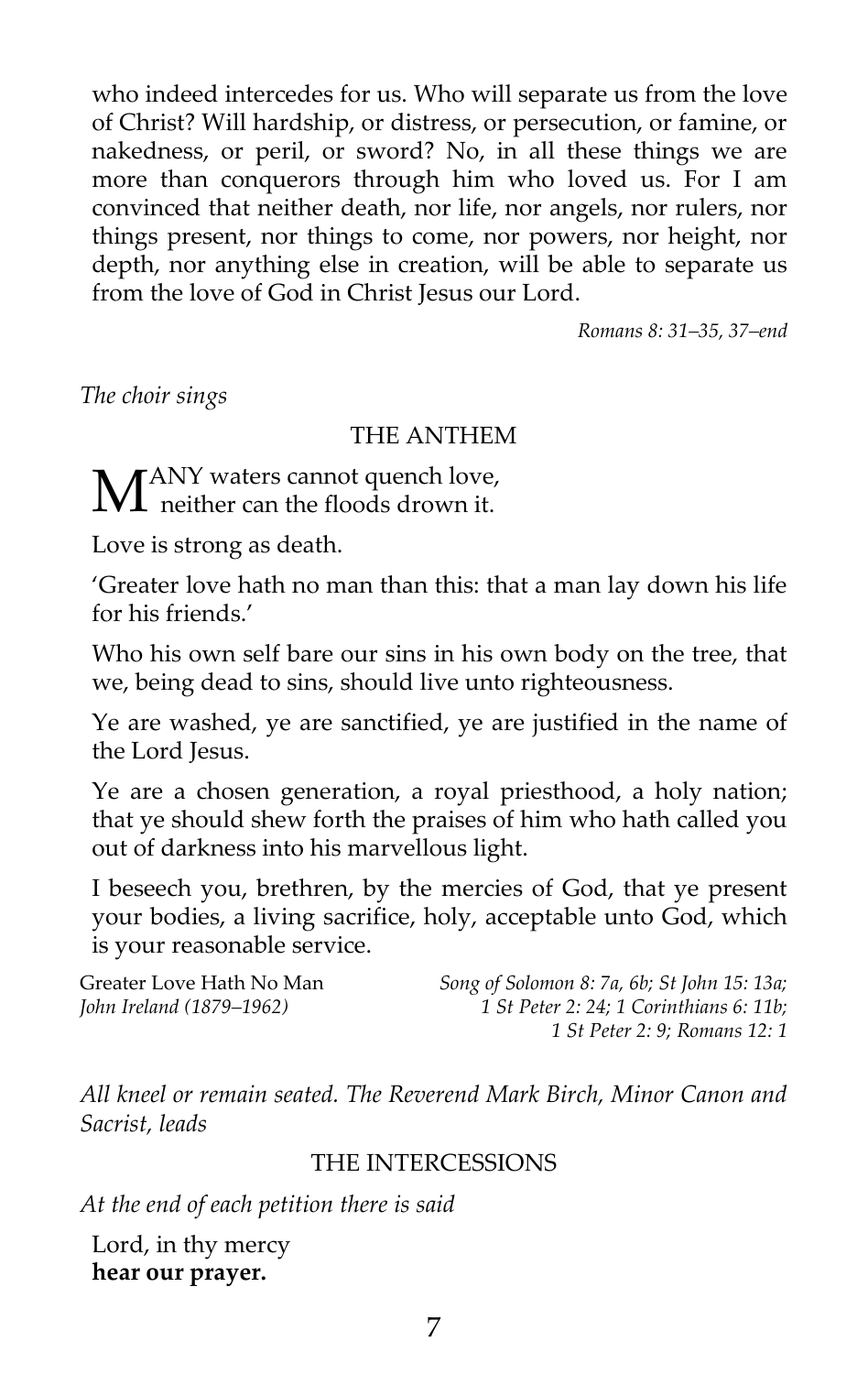#### THE HYMN

*during which the procession moves to places near the Grave of the Unknown Warrior*



UDGE eternal, throned in splendour,  ${\displaystyle {\rm J}^{\rm UDGE\,eternal_{}}\rm}$  throned in splend<br>Lord of lords and King of kings, with thy living fire of judgement purge this realm of bitter things: solace all its wide dominion with the healing of thy wings.

Still the weary folk are pining for the hour that brings release: and the city's crowded clangour cries aloud for sin to cease; and the homesteads and the woodlands plead in silence for their peace.

Saviour, by thy mighty Passion once thou turnedst loss to gain, wresting in thy risen glory vict'ry from thy cross and pain; now in us be dead and risen, in us triumph, live, and reign.

Crown, O God, thine own endeavour; cleave our darkness with thy sword; feed the faithless and the hungry with the richness of thy word: cleanse the body of this nation through the glory of the Lord.

*Rhuddlan 490 NEH Henry Holland (1847–1918) verse 3 by Jack Winslow (1882–1974)*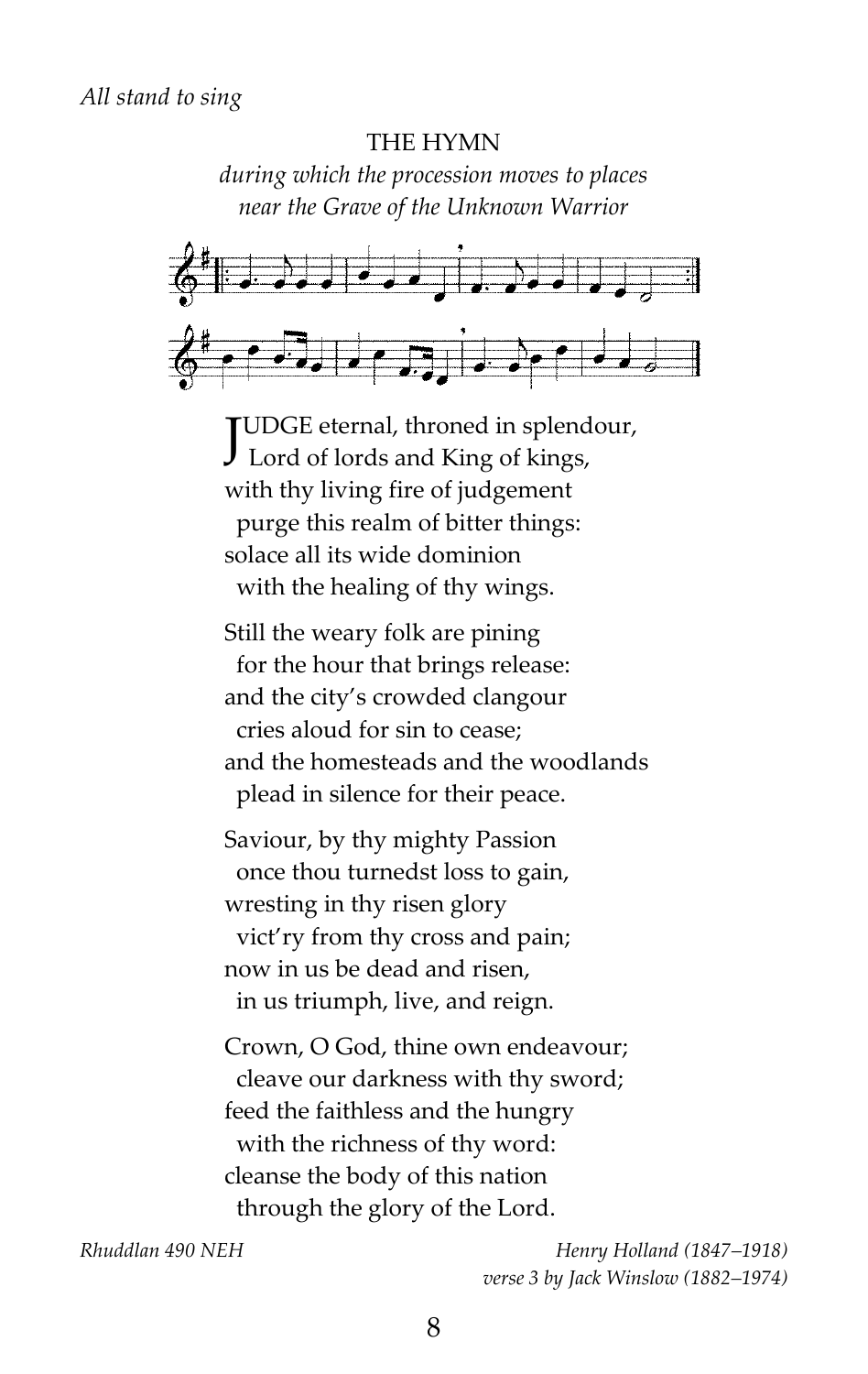#### ORDER OF PROCESSION

# *The Beadle*

# The Choir

The Organist and Master of the Choristers

*The Cross of Westminster and Lights*

The Minor Canons

*The Canons' Verger*

The Canons of Westminster

*The Dean's Verger*

The Dean of Westminster

The Queen's Almsmen

The Head Master and the Under Master of Westminster School

The Master of The Queen's Scholars and the School Chaplain

The Queen's Scholars

*Macebearer*

The Lord Mayor of Westminster

The Chief Executive, City of Westminster

*Official representatives of*

The Merchant Air Service

The Merchant Navy

The Commissioner of the Metropolitan Police

*Official representatives of*

The Royal Air Force

The Army

The Royal Navy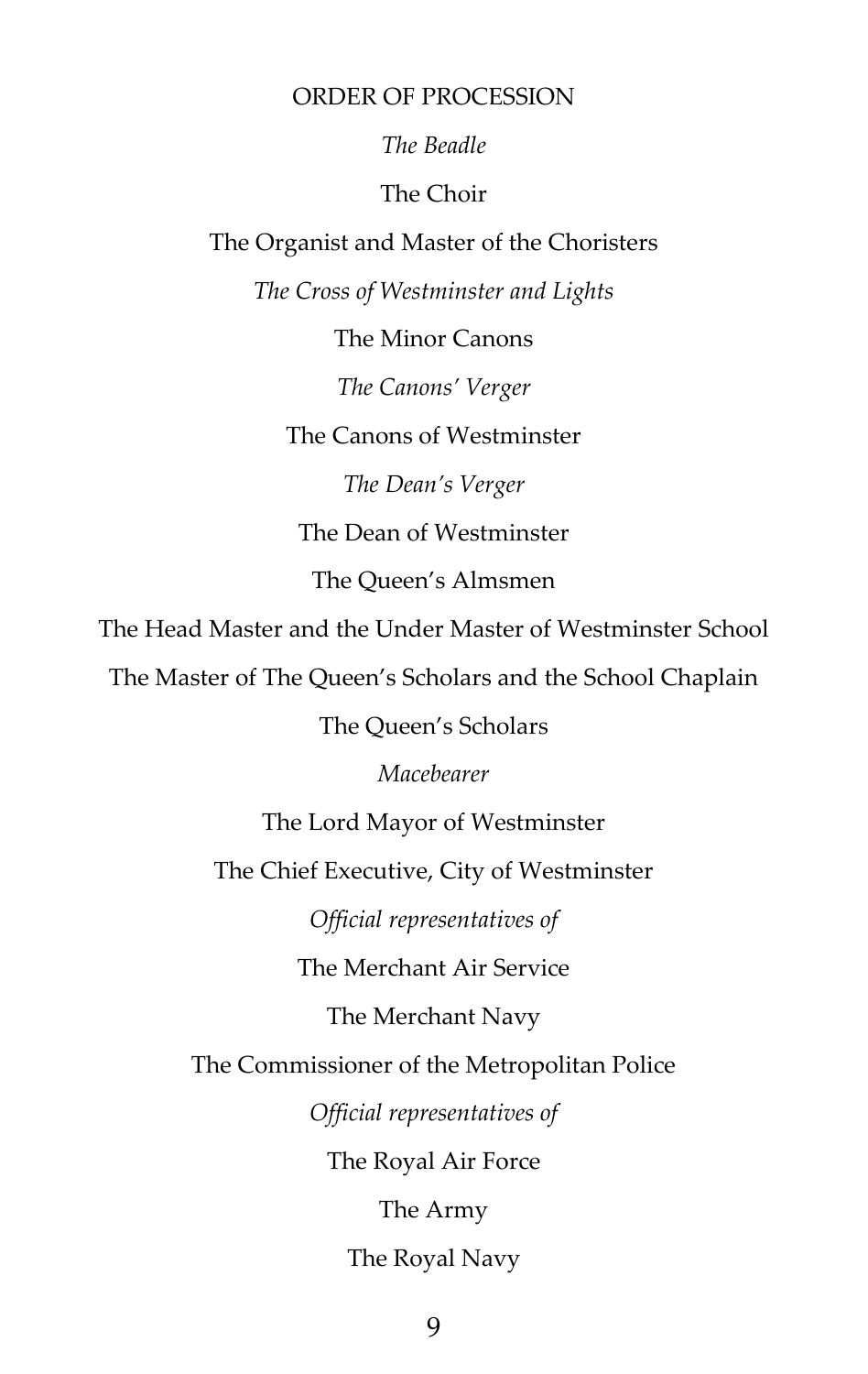*All remain standing. The Dean says*

Let us pray.

LORD our God, whose name only is excellent and thy praise above heaven and earth: we remember in thy presence those who laid down their lives in war. May they find fulfilment in thy eternal kingdom; and grant that we may dedicate our lives to the causes of justice and freedom for which they died: through Jesus Christ our Lord. **Amen.** O

*The choir sings*

# THE KONTAKION OF THE DEPARTED

 $\neg$ IVE rest, O Christ, to thy servants with thy saints: where  $G^{\text{IVE rest}}$ , O Christ, to thy servants with thy saints: where so sorrow and pain are no more; neither sighing, but life everlasting. Thou only art immortal, the Creator and maker of man: and we are mortal, formed of the earth, and unto earth shall we return: for so thou didst ordain, when thou createdst me, saying, Dust thou art, and unto dust shalt thou return. All we go down to the dust; and weeping o'er the grave, we make our song: Alleluia, alleluia, alleluia! Give rest, O Christ, to thy servants with thy saints: where sorrow and pain are no more; neither sighing, but life everlasting.

*Kiev melody translated by William Birkbeck (1869–1916)*

*At 11.00 am there is kept*

# THE TWO MINUTES' SILENCE

*The choir sings*

# FOR THE FALLEN

 $\neg$ HEY shall grow not old as we that are left grow old: THEY shall grow not old as we that are left grow of<br>Age shall not weary them nor the years condemn. At the going down of the sun, and in the morning, We will remember them.

*Douglas Guest (1916–96) Laurence Binyon (1869–1943) Organist of Westminster Abbey 1963–81*

*All remain standing for*

# THE LAST POST REVEILLE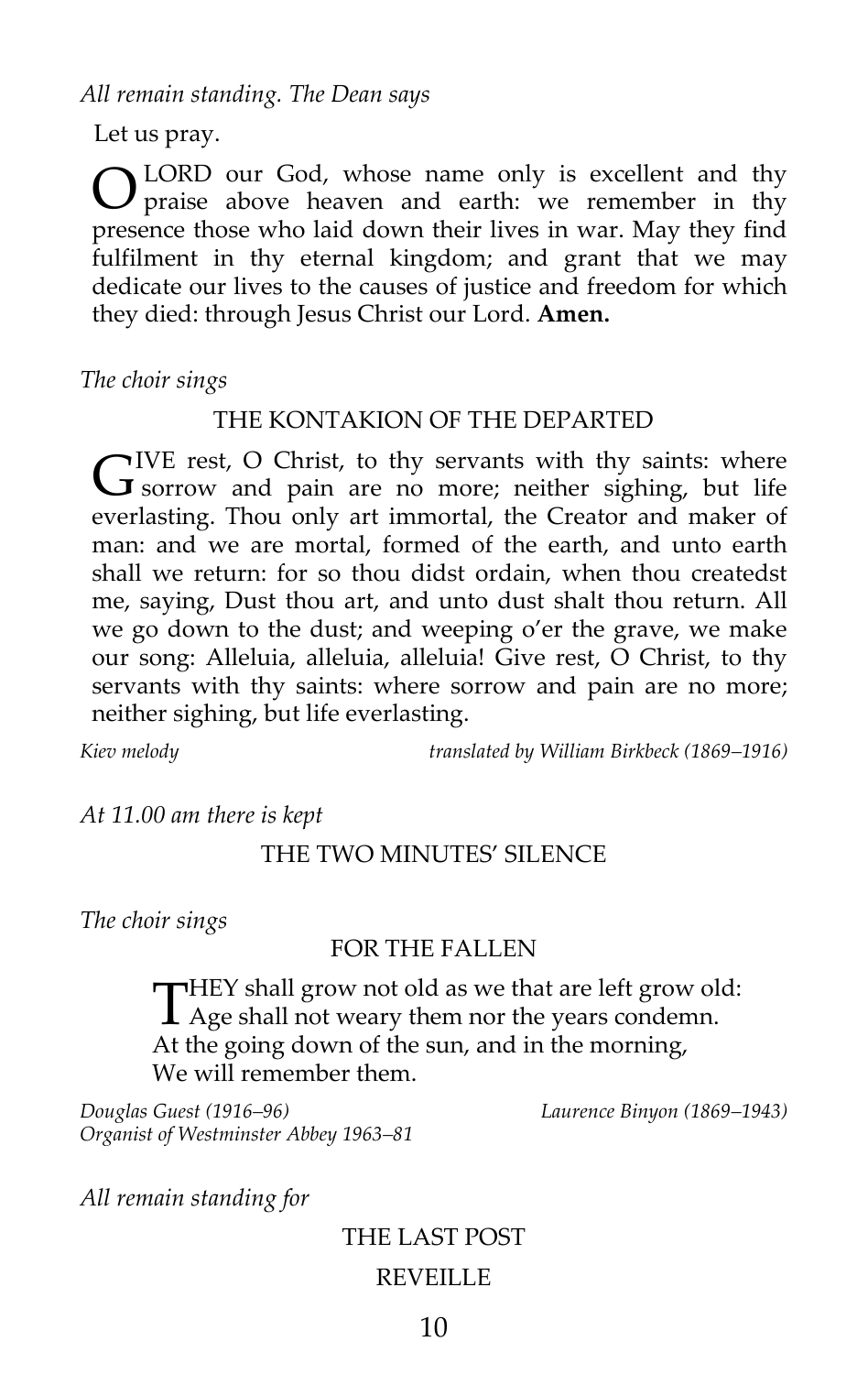# THE ANTHEM

**THERE** is an old belief. THERE is an old belief,<br>That on some solemn shore,<br>Bergend the subset of suite Beyond the sphere of grief Dear friends shall meet once more.

Beyond the sphere of Time And Sin, and Fate's control, Serene and changeless Prime of body and of soul.

That creed I fain would keep; That hope I'll ne'er forgo. Eternal be the sleep, If not to waken so.

*from* Songs of Farewell *John Lockhart (1794–1854) Hubert Parry (1848–1918)*

*All stand. The Dean says*

Let us acknowledge before God our failure to live as true disciples of the Prince of Peace, as we offer ourselves anew to his service.

**ORD, make us instruments of thy peace. Where there is hatred, may we sow love; where there is injury, pardon;**<br> **hatred, may we sow love; where there is injury, pardon; where there is discord, union; where there is doubt, faith; where there is despair, hope; where there is darkness, light; where there is sadness, joy; for thy holy name's sake. Amen.**

*All remain standing. The Dean introduces*

#### THE LORD'S PRAYER

As we look for the coming of the kingdom in its fullness, Lord teach us to pray:

**UR Father, who art in heaven, hallowed be thy name; thy kingdom come; thy will be done; on earth as it is in heaven. Give us this day our daily bread. And forgive us our trespasses, as we forgive those who trespass against us. And lead us not into temptation; but deliver us from evil. For thine is the kingdom, the power, and the glory, for ever and ever. Amen.** O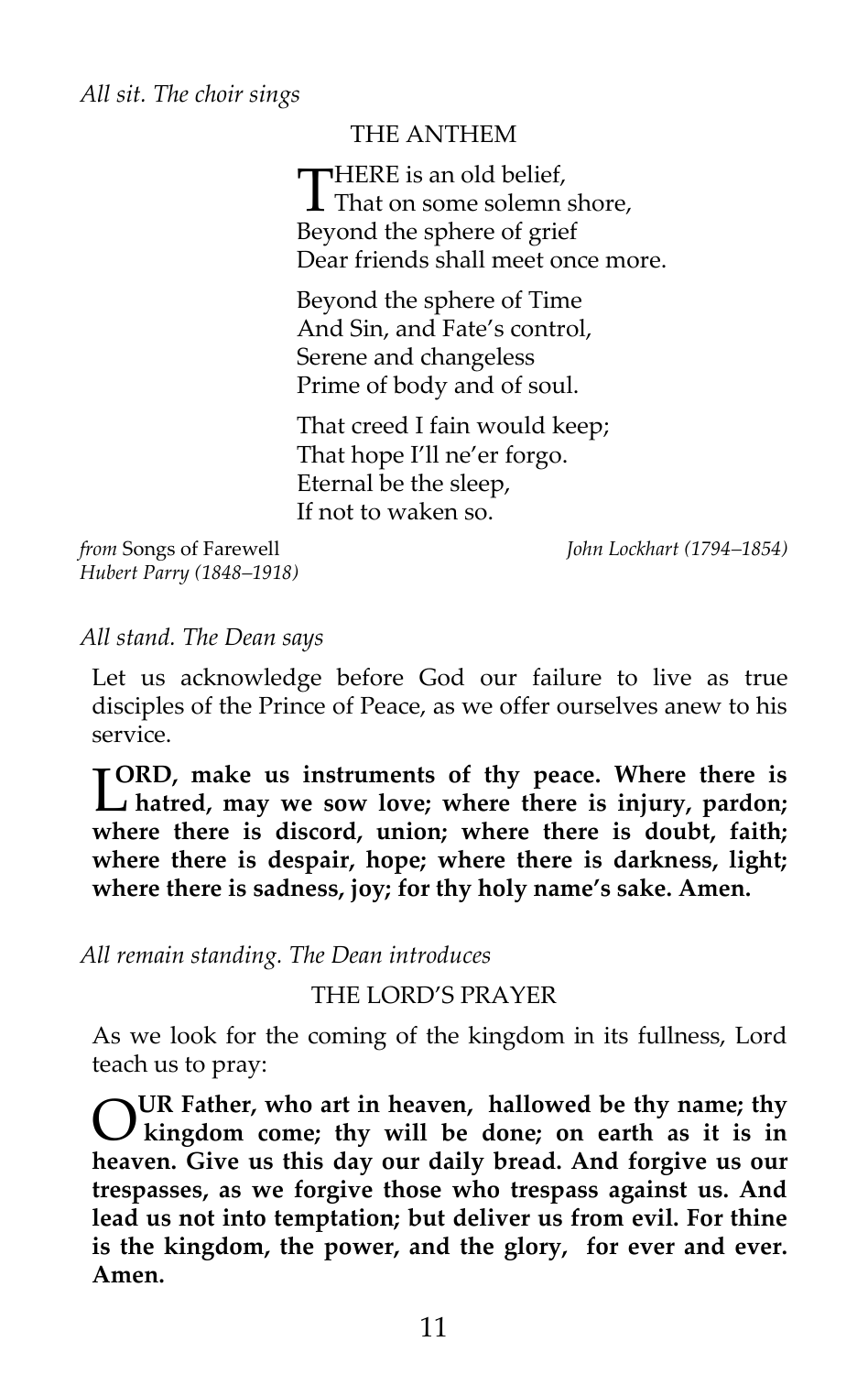#### THE HYMN



HRIST is the world's true Light, **CHRIST** is the world's true its Captain of salvation, the Daystar shining bright to every man and nation; new life, new hope awakes, where'er men own his sway: freedom her bondage breaks, and night is turned to day.

In Christ all races meet, their ancient feuds forgetting, the whole round world complete, from sunrise to its setting: when Christ is throned as Lord, men shall forsake their fear, to ploughshare beat the sword, to pruning-hook the spear.

One Lord, in one great name unite us all who own thee; cast out our pride and shame that hinder to enthrone thee; the world has waited long, has travailed long in pain; to heal its ancient wrong, come, Prince of Peace, and reign.

*Nun danket 494ii NEH* The Light of the World *in Johann Crüger's* Praxis pietatis melica *c 1647 George Briggs (1875–1959)*